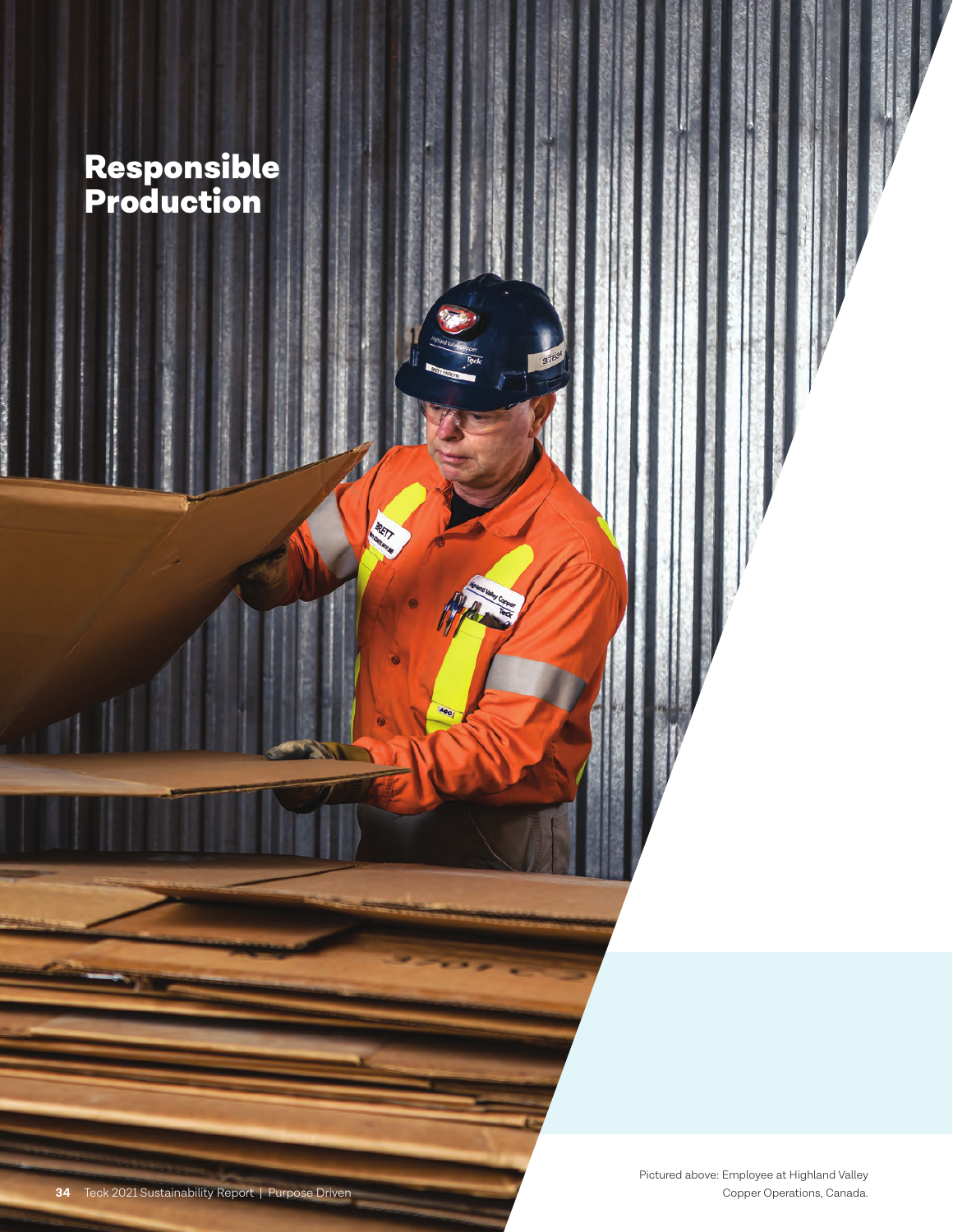## Responsible Production

As the world advances toward a low-carbon economy, mined metal production is predicted to jump 250% by 2030 to satisfy increasing demand, resulting in expansion of extraction activities and corresponding waste generation.<sup>17</sup> Responsible production efforts throughout the value chain  $$ including responsible and traceable sourcing, minimization of waste generation during raw materials production, and recapture and reuse of products at end of life — are a key part of ensuring that the impacts from mining are minimized. If these efforts are implemented globally, this move to responsible production can contribute to elimination of the emissions gap and support global climate commitments<sup>18</sup>

Multiple global trends in responsible production have advanced in recent years. Raw material traceability has been a key trend, with the increasing demand for information on the traceability of mined materials giving rise to new and growing product certifications and standards. At the other end of the value chain is material recapture. As metals are infinitely recyclable, they are well positioned to play a key part in materials recovery and reuse. Additionally, the high value of many metals and minerals incentivizes the recovery of these components at the end of a product's life cycle.19

Teck provides the key commodities required for sustainable products that are durable and naturally recyclable. Teck has long worked to reduce waste and pollution, to keep products in use and to help improve the natural

environment where we operate. Our Trail Operations recycles various metals, utilizing a highly efficient smelting and refining operation. We have a Materials Stewardship Committee responsible for ensuring the responsible use of our products by our customers and, at our operations, we track and report on waste and are implementing waste reduction and recycling programs. In 2021, we piloted a blockchain solution for materials traceability with germanium, a first step toward our goal of developing a product passport for our products. The objective of this project is to provide end-to-end traceability of greenhouse gas emissions, ISO certifications and other sustainability performance indicators. We also developed and refined our on-site waste inventories to serve as a baseline as we work toward our goal of zero industrial waste.

#### **GRI Indicators and Topic Boundary**

306-103, 306-2, 306-4, G4-DMA (formerly MM11), G4-MM3

This topic is considered one of the most material by our employees, local communities, government regulators, investors and society in the context of all Teck-managed sites.

#### **How Does Teck Manage This Topic?**

Information about how we manage responsible production and waste management, including relevant policies, management practices and systems, is available for [download on our website.](https://www.teck.com/media/Teck_Approach_to_Responsible_Production_2021.pdf) 

<sup>17</sup> [The case for circularity in metals and mining.](https://www.accenture.com/ca-en/insights/natural-resources/circularity-metals-mining) Accenture. 2020. <sup>18</sup> [Circularity Gap Report.](https://www.circle-economy.com/resources/circularity-gap-report-2021) Circle Economy. 2021. <sup>19</sup> [The 'circular economy' in mining and metals.](https://miningwithprinciples.com/the-circular-economy-in-mining-and-metals/) ICMM. 2021.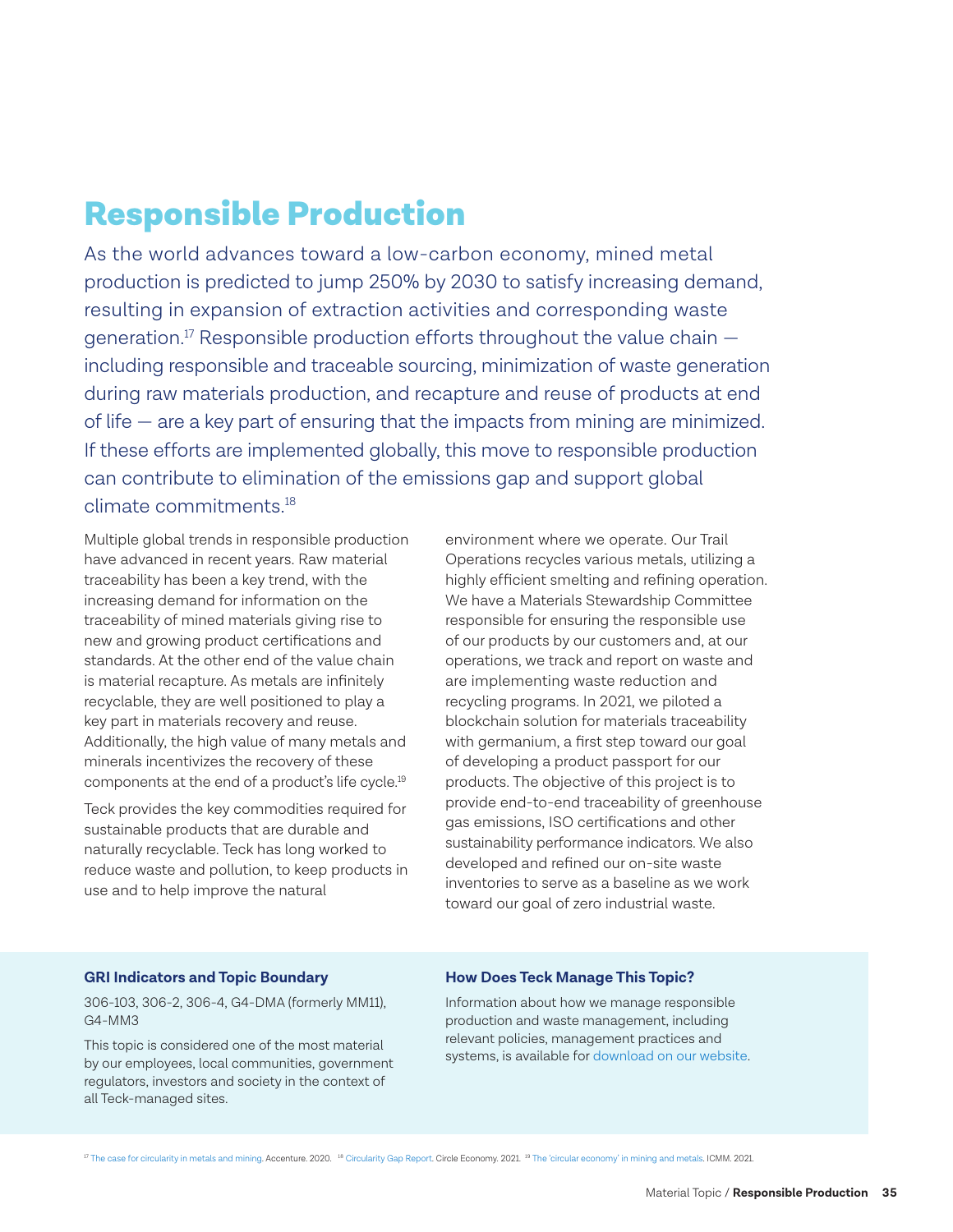#### **2021 Highlights**

# **64,880**  $\frac{64,880}{\frac{1}{\text{under frequency}}$ **tonnes**

of hazardous and



of urban ore/ secondary sources recycled at Trail **Operations** 

Piloted a **blockchain solution for materials traceability with germanium,** a first step toward our goal of developing a product passport for our products

Announced a **formal commitment to The Copper Mark**; our Highland Valley Copper Operations were assessed and independently verified against The Copper Mark's responsible production criteria in 2021

## Our Performance in Responsible Production in 2021

**Our Targets and Commitments** The following table summarizes our performance against our sustainability strategy and goals for responsible production.

| <b>Summary of Progress in 2021</b> |
|------------------------------------|
|                                    |

Strategic Priorities:

- Be a leader in responsibly providing the metals and minerals needed for the transition to an economy focused on reducing waste and keeping products in use
- Work towards disposing zero industrial waste by 2040

| <b>Goal:</b> By 2025, establish site-based industrial<br>waste inventories and plans to turn waste into<br>useful and appropriate products. Based on these<br>inventories and plans, set goals for industrial<br>waste reduction. | On track | Updated operational waste inventories and<br>industrial waste definitions and set preliminary<br>reduction targets through Teck's Industrial Waste<br>Working Group. |
|-----------------------------------------------------------------------------------------------------------------------------------------------------------------------------------------------------------------------------------|----------|----------------------------------------------------------------------------------------------------------------------------------------------------------------------|
| <b>Goal:</b> By 2025, develop and implement a<br>responsible producer program and "product<br>passport" that is traceable through the<br>value chain.                                                                             | On track | Launched a pilot using blockchain technology to<br>trace a single product $-$ germanium $-$ from mine<br>to end user.                                                |
| Goal: Be a leader in product stewardship<br>by continuing to implement our Materials<br>Stewardship program and produce secondary<br>metals at our Trail Operations.                                                              | On track | Continued our product stewardship activities, led<br>by our Materials Stewardship Committee.                                                                         |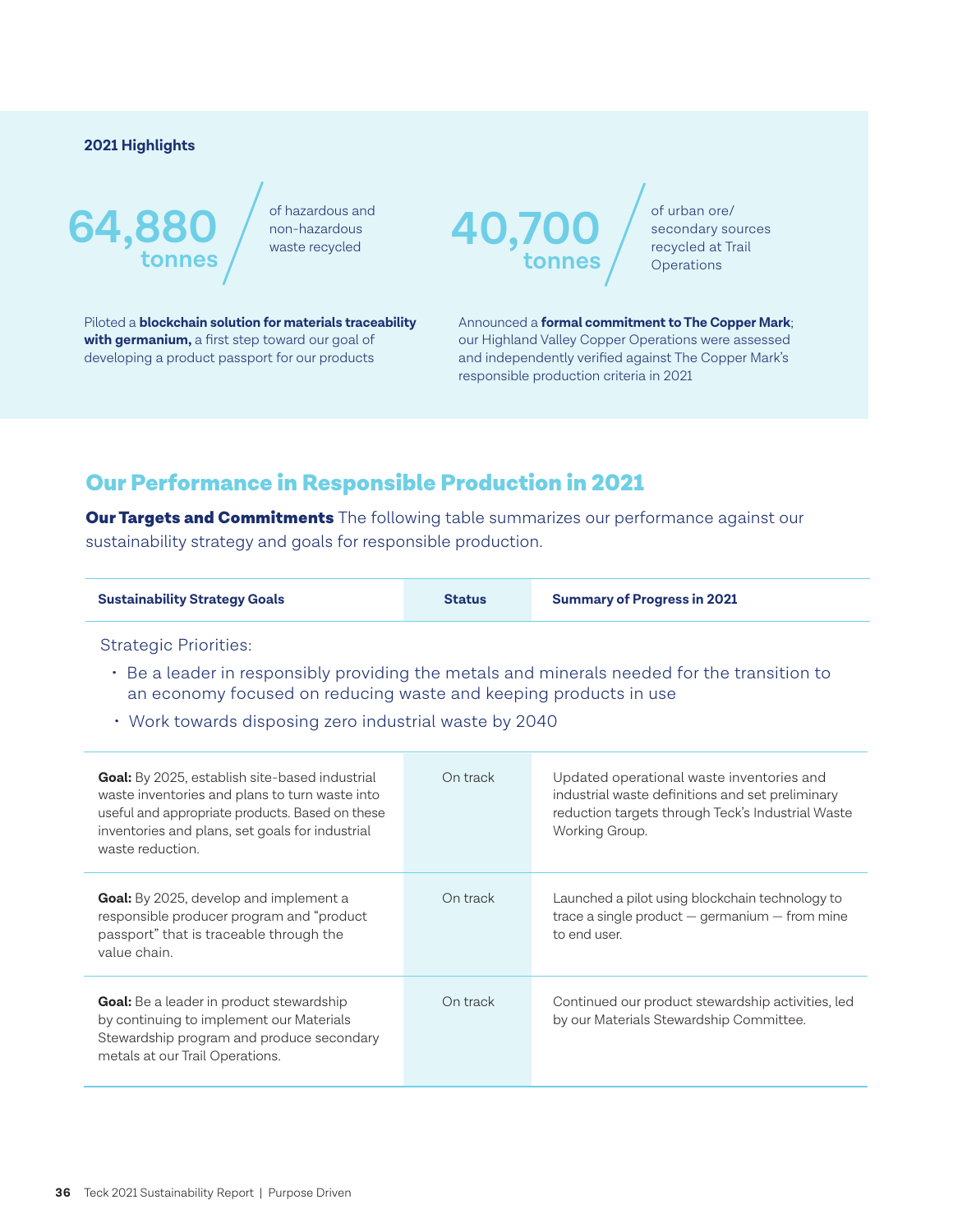## Waste Management Performance

#### **Mineral Waste**

Based on volume, mineral waste is the most significant waste type generated by Teck. In 2021, our operations generated approximately 786 million tonnes of mineral waste, with the vast majority being waste rock from the extraction of ore and steelmaking coal. We use internal and independent third-party subject matter experts to design our mineral waste storage facilities. Mineral waste storage methods are determined based on site-specific conditions and industry good practices.

The following categories of mineral waste are products of Teck's operations:

**Waste Rock:** Waste rock, which is material that is removed to access ores, coal and oil sands, typically contains trace amounts of naturally occurring metals and other constituents. The bulk of waste rock from our operations is placed in areas that are specifically designed to contain the rock. Where geochemical and physical properties allow, waste rock is also used for construction purposes such as haul roads, retention embankments for tailings storage and other similar projects. The remainder of the rock, which may still have some geochemical concern, is placed within tailings storage facilities or used to backfill open pits and underground workings.

**Coarse Coal Refuse:** Coarse coal refuse is a coarse fraction of raw coal that is separated during processing; it is not currently an economic product. Coarse coal refuse is placed in designated engineered facilities or, if determined to not be susceptible to leaching, it may be used as a construction material. Coarse coal refuse is an excellent construction material for creating retention embankments for fine coal refuse.

**Tailings and Fine Coal Refuse:** Tailings and fine coal refuse are the finer fractions of the processed mined material that have no economically recoverable commodities. These materials are typically stored in tailings storage facilities. All of Teck's tailings storage facilities are designed by external third-party experts and independently reviewed for both design and performance. Learn more about tailings management at Teck on our website at [www.teck.com/tailings.](http://www.teck.com/tailings)



**Figure 14: Mineral Waste by Composition in Metric Tonnes (t) (1), (2)**

(1) Figures have been restated in tonnes per GRI 306 (2020) standard requirements. (2) Rounding of the individual numbers may cause a discrepancy in the total value.

#### **Non-Mineral Waste**

ore and raw coal

In addition to mineral wastes summarized above, Teck also generates non-mineral waste. Non-mineral waste includes municipal/domestic waste and industrial waste, which is further categorized as non-hazardous and hazardous waste. These waste materials are segregated and disposed of in accordance with material-specific waste management plans and regulatory requirements, mitigating potential impacts on environmental and human health. We also have permit and regulatory requirements for treating and recycling waste at all of our operations.

**Industrial Waste:** Industrial waste is a subcategory of non-mineral waste, which includes hazardous and nonhazardous types of waste generated by industrial processes, and does not include municipal/domestic waste streams. Significant industrial waste streams at Teck include metallurgical waste, sludges, process residuals (such as from water treatment), haul truck tires, construction and demolition debris, equipment and contaminated soil. We have set a target to dispose zero industrial waste by 2040, and we are working towards using site-based industrial waste inventories to generate reduction plans and to turn waste into useful and appropriate products. Based on these inventories and plans, we will set the final goals for each industrial waste stream aligned to the waste mitigation hierarchy.

**Hazardous Waste:** At Teck, waste is considered hazardous as defined by jurisdictional regulatory regimes. The primary industrial hazardous wastes produced at our operations include waste oil, solvents, antifreeze, paint and batteries. We collect and store hazardous waste in a responsible manner and in accordance with regulatory requirements, and licensed contractors recycle or dispose of this waste off-site as required by regulation.

**Non-hazardous Waste:** The most significant types of nonhazardous waste streams include contaminated solids, scrap metal, wood waste, glass, tires, e-waste, cardboard and paper.

Our strategic intent is to eliminate or reduce the generation of non-mineral waste, to explore long-term viable alternatives, and to divert waste from disposal through reuse and recycling whenever possible.



**Figure 15: Non-Mineral Waste by Composition, in Metric Tonnes (t) — 2021(1)**

(1) Rounding of the individual numbers may cause a discrepancy in the total value.

(2) Hazardous waste includes hazardous industrial waste. (3) Non-hazardous waste includes non-hazardous industrial and municipal/domestic waste.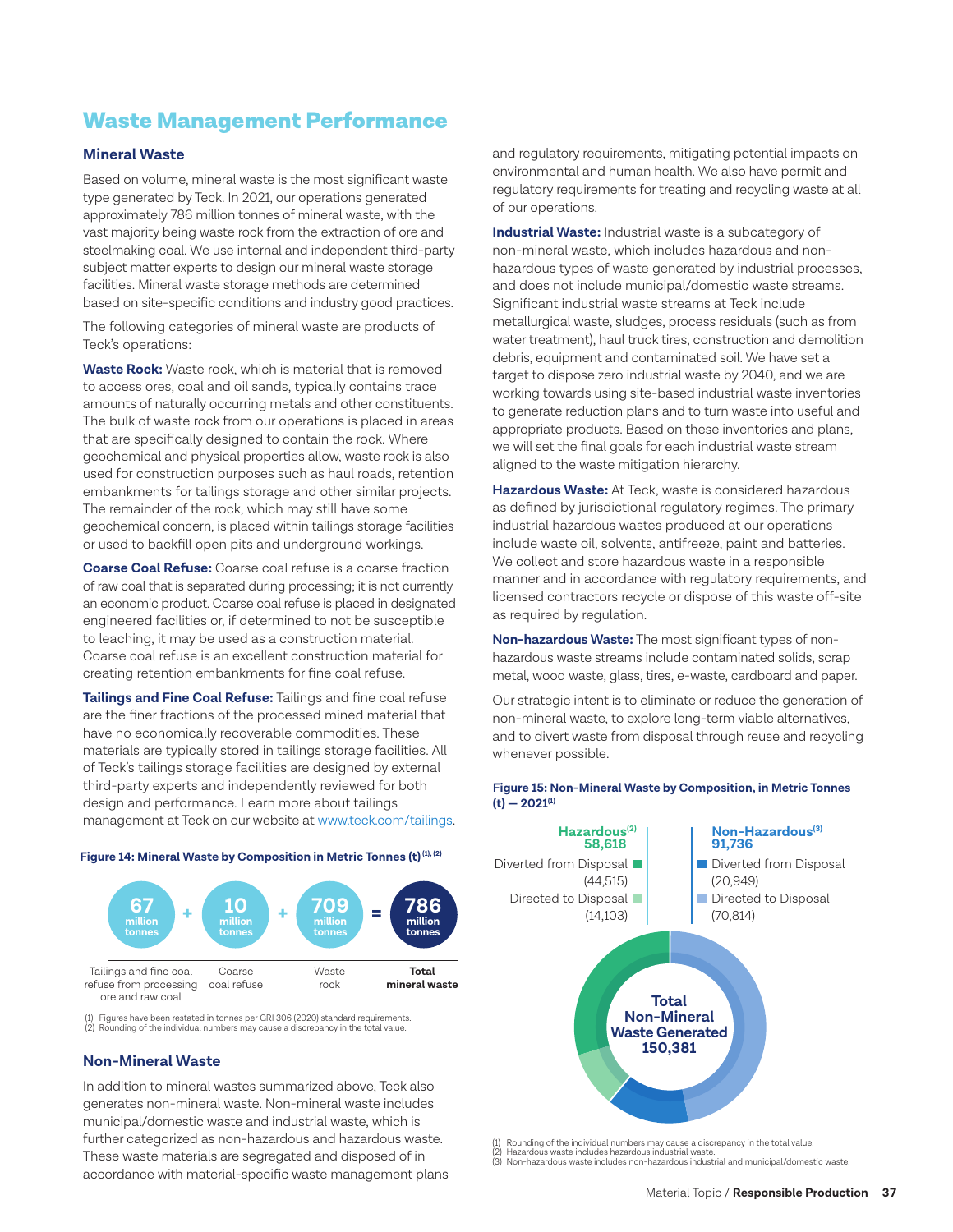**Table 10: Waste Diverted from Disposal by Recovery Operation, in Metric Tonnes (t) — 2021(1)**

| <b>Type of Waste</b>               | On-Site  | Off-Site | Total    |
|------------------------------------|----------|----------|----------|
| Hazardous Waste <sup>(2)</sup>     |          |          |          |
| Preparation for reuse              | $\Omega$ | 24       | 24       |
| Recycling                          | 35,541   | 8,941    | 44,482   |
| Other recovery operations          | $\Omega$ | 9        | 9        |
| <b>Total Hazardous Waste</b>       | 35,541   | 8,974    | 44,515   |
| Non-Hazardous Waste <sup>(3)</sup> |          |          |          |
| Preparation for reuse              | 129      | 422      | 551      |
| Recycling                          | 3,521    | 16,877   | 20,398   |
| Other recovery operations          | $\Omega$ | $\Omega$ | $\Omega$ |
| <b>Total Non-Hazardous Waste</b>   | 3,650    | 17,299   | 20,949   |

Rounding of the individual numbers may cause a discrepancy in the total value.<br>Hazardous waste includes hazardous industrial waste.

(2) Hazardous waste includes hazardous industrial waste. (3) Non-hazardous waste includes non-hazardous industrial and municipal/domestic waste.

**Table 11: Waste Directed to Disposal, by Disposal Operation - in Metric Tonnes (t) — 2021(1)**

| <b>Type of Waste</b>                      | On-Site      | Off-Site     | <b>Total</b> |
|-------------------------------------------|--------------|--------------|--------------|
| Hazardous Waste <sup>(2)</sup>            |              |              |              |
| Incineration (with energy<br>recovery)    | 0            | 937          | 937          |
| Incineration (without energy<br>recovery) | 0            | 27           | 27           |
| Landfilling                               | $\mathbf{1}$ | 720          | 721          |
| Other disposal operations                 | 0            | 12,418       | 12,418       |
| <b>Total Hazardous Waste</b>              | 1            | 14,101       | 14,103       |
| Non-Hazardous Waste <sup>(3)</sup>        |              |              |              |
| Incineration (with energy<br>recovery)    | 43           | 48           | 91           |
| Incineration (without energy<br>recovery) | 11,558       | $\mathbf{1}$ | 11,559       |
| Landfilling                               | 46,501       | 6,233        | 52,734       |
| Other disposal operations                 | 6,066        | 364          | 6,430        |
| <b>Total Non-Hazardous Waste</b>          | 64,169       | 6,645        | 70,814       |

(1) Rounding of the individual numbers may cause a discrepancy in the total value.<br>(2) Hazardous waste includes hazardous industrial waste. Hazardous waste includes hazardous industrial waste.

(3) Non-hazardous waste includes non-hazardous industrial and municipal/domestic waste.

#### **Recycling**

Teck's methods for recycling include recycling for value recovery, industrial waste processing and domestic recycling. We do not currently track office and construction waste, which are managed by licensed external waste service providers. We recycle in accordance with international, national, provincial and local requirements, and we aim to exceed these requirements. Continually improving recycling at our operations by identifying and sharing best practices throughout the company is our goal — including ongoing assessments of our recycling and reuse practices.

At our Trail Operations, we recycle materials purchased from external users. Our focus remains on treating cathode ray tube glass, plus small quantities of zinc alkaline batteries and other post-consumer waste through our lead acid battery recycling program.

#### **Figure 16: Recycled Material at Trail Operations**



(1) Figures have been restated due to improvements in calculations.